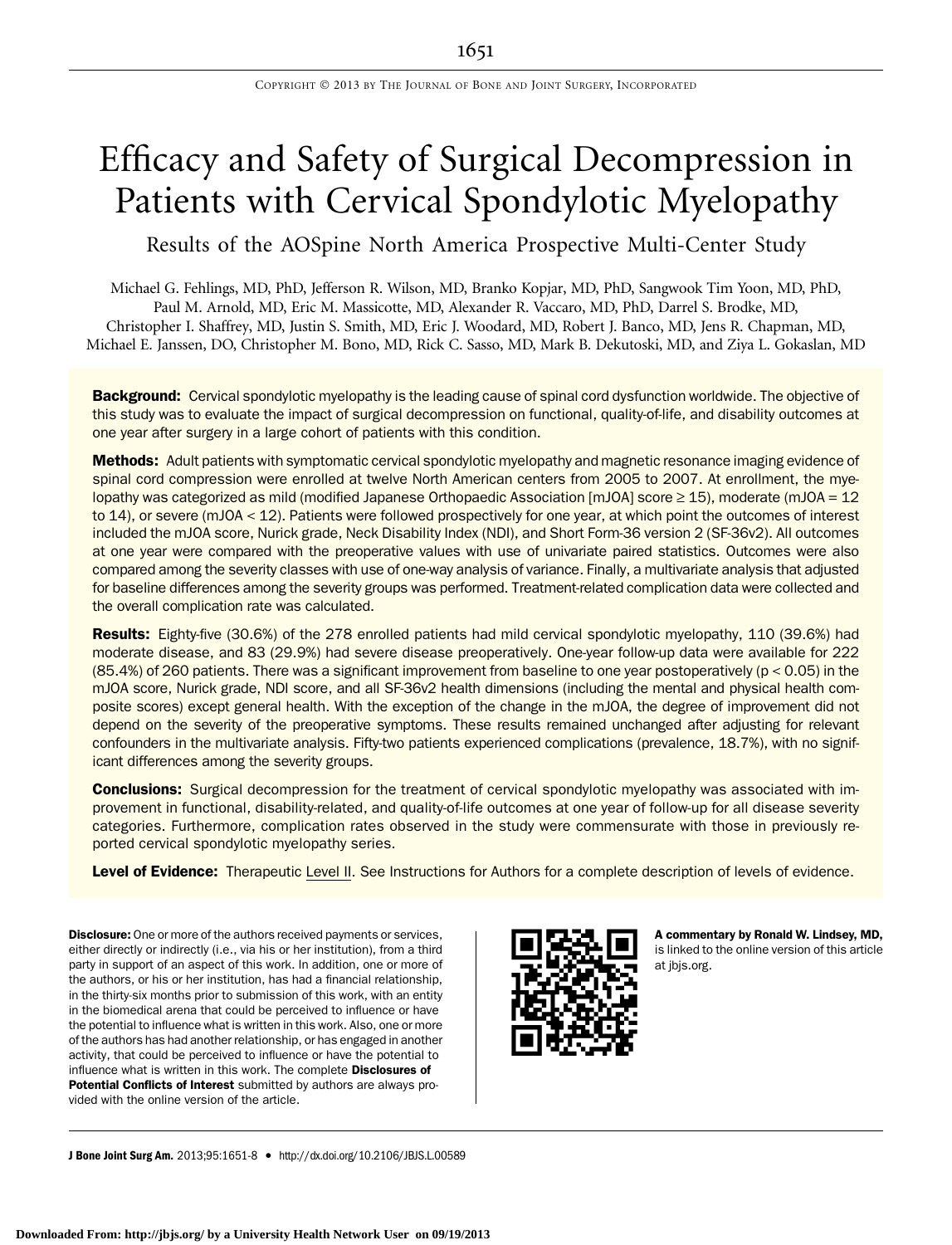THE JOURNAL OF BONE & JOINT SURGERY · JBJS.ORG VOLUME 95-A  $\cdot$  NUMBER 18  $\cdot$  September 18, 2013 EFFICACY AND SAFETY OF SURGICAL DECOMPRESSION IN PATIENTS WITH CERVICAL SPONDYLOTIC MYELOPATHY

**C**ervical spondylotic myelopathy is an often progressive, degenerative disease and is the leading cause of spinal cord dysfunction worldwide<sup>1</sup>. Although the majority of individuals over the age of fifty vears exhibit pat degenerative disease and is the leading cause of spinal cord dysfunction worldwide<sup>1</sup>. Although the majority of individuals over the age of fifty years exhibit pathological or radiographic evidence of cervical degeneration, only about one-quarter of these develop symptoms of neurological impairment from mechanical neural compression<sup> $2-4$ </sup>. When signs and symptoms of myelopathy are present, the optimal treatment approach, specifically the suitability of surgical spinal cord decompression, remains controversial. This is largely due to mixed reports regarding the natural history of cervical spondylotic myelopathy; although some patients experience progressive disability, others remain static or improve with conservative nonoperative treatment<sup>5</sup>.

To date, we are aware of only one randomized controlled trial that has evaluated the efficacy of surgical decompression compared with nonoperative treatment for patients with cervical spondylotic myelopathy<sup>6</sup>. That trial considered only patients with mild myelopathy (modified Japanese Orthopaedic Association [mJOA] score  $\ge$  12) and failed to detect a difference in functional outcome between those treated conservatively and those treated operatively. However, those findings must be balanced against results obtained from numerous observational studies that indicate that between 30% to 50% of patients with cervical spondylotic myelopathy will experience clinical worsening over the course of follow-up when treated nonoperatively, as summarized in reviews published in 2009<sup>5,7</sup>.

Traditionally, surgical decompression has been performed for cervical spondylotic myelopathy to arrest neurological deterioration and prevent further disability. However, several studies have indicated improved clinical outcomes among patients with a major preoperative deficit who were treated surgically $8-10$ . To our knowledge, no prospective analysis evaluating surgical outcomes in patients with mild, moderate, or severe cervical spondylotic myelopathy has been published to date.

The primary aim of the present study was to prospectively evaluate the impact of cervical spine decompressive surgery on functional, quality-of-life, and disability-related outcomes at one year of follow-up in a large cohort of patients with cervical spondylotic myelopathy. We also compared outcomes among patients classified preoperatively as having mild, moderate, or severe myelopathy. Finally, to evaluate the safety of decompressive surgery for patients with cervical spondylotic myelopathy, we prospectively gathered complication data in the immediate postoperative period as well as in the outpatient setting at up to one year of follow-up.

# Materials and Methods

# Subjects

Patients with clinically and radiographically confirmed cervical spondylotic myelopathy were enrolled in a multicenter, prospective cohort study at twelve North American institutions from December 2005 to September 2007. Participating centers were all contributing members of the AOSpine North America clinical research network SpineNet, which is a North American consortium dedicated to the research of spine-related disorders. The key inclusion criteria were an age of eighteen years or older, symptomatic cervical spondylotic myelopathy, objective cervical cord compression as determined by magnetic resonance imaging  $(MRI)^{11}$ , no prior surgical treatment for myelopathy, and the absence of symptomatic lumbar stenosis. There were no restrictions on the duration of symptoms or prior nonsurgical treatment. The study received approval from the institutional review boards at all participating sites and was registered at ClinicalTrials.gov (NCT00285337).

Enrolled subjects received surgical decompression of the cervical spinal cord combined with an instrumented fusion procedure. Specific surgical details, including the surgical approach (anterior, posterior, or circumferential) and the number of vertebral segments decompressed and fused, were determined by the attending spinal surgeon. Postoperative rehabilitation utilized the standard care at the treating institution and was not prescribed by the protocol.

# Outcome Measures and Follow-up

Preoperatively, the baseline status of all patients was assessed with use of a variety of outcome measures including the mJOA scale<sup>12</sup>, the Nurick grade<sup>1,13</sup>, the Neck Disability Index (NDI)<sup>14,15</sup>, and the Short Form-36 version 2 (SF-36v2)<sup>16</sup>. The mJOA and Nurick instruments are investigator-administered cervical spondylotic myelopathy-specific indices measuring the severity of functional and neurological impairment. The mJOA instrument consists of four categories: motor dysfunction in the upper extremity, motor dysfunction in the lower extremity, sensory deficit, and sphincter dysfunction. It evaluates the severity of myelopathy by allocating points according to the degree of dysfunction in each category. The total score is a sum of the scores in the individual categories and can range from 0 (worst) to 18 (best). The Nurick instrument is a six-grade ordinal scale based on an evaluation of gait abnormality. The minimum clinically important difference (MCID) has not been established for the mJOA or Nurick instruments. The NDI evaluates patient self-reported disability related to neck conditions. The NDI score can range from 0 (best) to 100 (worst). The SF-36v2 is a widely used measure of patient generic health status. The SF-36v2 Physical Component Summary (PCS) and Mental Component Summary (MCS) scores were calculated with use of the 1998 U.S. norms and an orthogonal approach to transformation. These SF-36v2 subscores in a standard population have a mean value (and standard deviation) of  $50 \pm 10$ . The reported MCID in cervical spine conditions is 7.5 for the NDI and 4.1 for the SF-36v2 PCS<sup>14</sup>.

Subjects were classified on the basis of the preoperative mJOA score as having mild (mJOA  $\ge$  15), moderate (mJOA = 12 to 14), or severe (mJOA < 12) cervical spondylotic myelopathy; this represents a modification of the classification used by Kadanka et al.<sup>6</sup>. The primary follow-up time point was one year after surgery, at which time each of the described outcome assessments was repeated for each patient. In addition, complications were followed prospectively with use of a predetermined list of thirty anticipated complications associated with the surgical treatment of cervical spondylotic myelopathy. Participating investigators prospectively evaluated the entire list of complications at six and twelve months after surgery and at all unplanned visits. External professional monitors further verified the complication information by comparing reported events with patients' medical charts and other available medical documentation. All reported events were categorized as either treatment-related complications or treatmentunrelated events by an independent spine surgeon with expertise in the surgical treatment of cervical spondylotic myelopathy.

# Data Collection and Quality Assurance

Professional clinical research monitors performed more than eighty site visits to ensure that the data were accurate, reliable, and complete. All data were transcribed into an electronic data capture system and were processed at the AOSpine North America clinical research network data management center.

# Statistical Methods

Baseline descriptive statistics were calculated and characteristics were compared among the three severity classes with use of one-way analysis of variance (ANOVA) and the Pearson chi-square test. Missing follow-up scores were assumed to be missing at random, and these scores were accounted for with use of a multiple-imputation procedure involving ten imputation iterations. Such imputation is recommended as being less susceptible to bias and more efficient than performing a completed-case analysis by dropping those cases with incomplete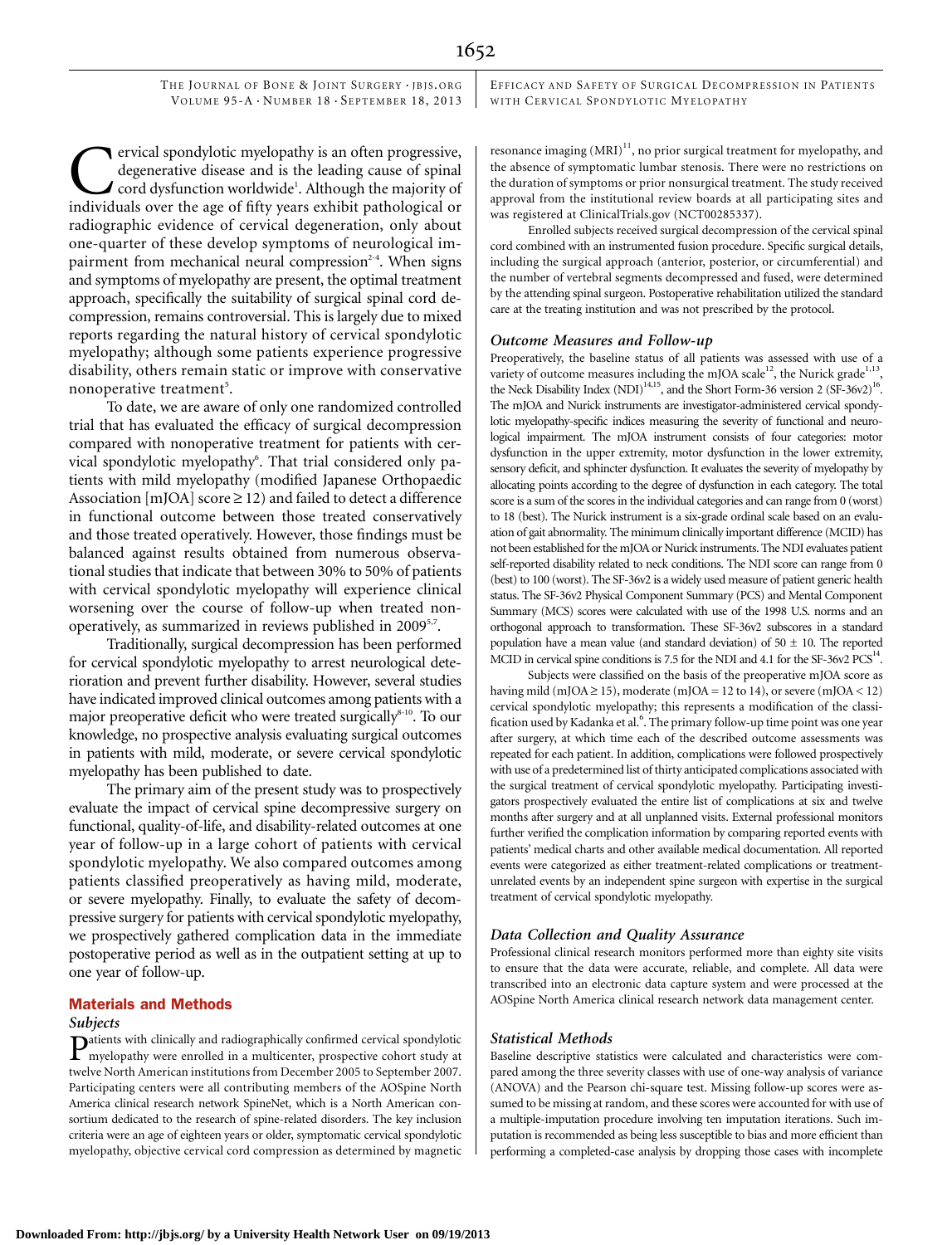THE JOURNAL OF BONE & JOINT SURGERY · JBJS.ORG VOLUME 95-A  $\cdot$  NUMBER 18  $\cdot$  September 18, 2013 EFFICACY AND SAFETY OF SURGICAL DECOMPRESSION IN PATIENTS WITH CERVICAL SPONDYLOTIC MYELOPATHY

|                             | All               | Mild (mJOA $\geq$ 15)<br>$(N = 85)$ | Moderate $(mJOA = 12-14)$<br>$(N = 110)$ | Severe (mJOA $<$ 12)<br>$(N = 83)$ | P Value |
|-----------------------------|-------------------|-------------------------------------|------------------------------------------|------------------------------------|---------|
| Age $*(yr)$                 | $56.33 \pm 11.71$ | $52.32 \pm 9.49$                    | $55.43 \pm 11.40$                        | $61.64 \pm 12.31$                  | < 0.01  |
| Female sex                  | 113 (40.65%)      | 33 (38.82%)                         | 44 (40.00%)                              | 36 (43.37%)                        | 0.82    |
| Race                        |                   |                                     |                                          |                                    | 0.61    |
| Caucasian                   | 229 (82.37%)      | 73 (85.88%)                         | 91 (82.73%)                              | 65 (78.31%)                        |         |
| African American            | 28 (10.07%)       | 5(5.88%)                            | 13 (11.82%)                              | 10 (12.05%)                        |         |
| Other                       | 21 (7.55%)        | 7 (8.24%)                           | 6(5.45%)                                 | 8 (9.64%)                          |         |
| Current smoker              | 72 (25.90%)       | 18 (21.18%)                         | 28 (25.45%)                              | 26 (31.33%)                        | 0.32    |
| Symptom<br>duration $*(mo)$ | $25.78 + 45.49$   | $24.48 \pm 38.57$                   | $26.81 \pm 56.34$                        | $25.75 \pm 35.44$                  | 0.94    |
| $NDI*$                      | $41.76 + 20.79$   | $33.38 \pm 18.93$                   | $41.33 \pm 19.75$                        | $50.70 \pm 20.47$                  | < 0.01  |
| Nurick grade*               | $3.14 \pm 0.97$   | $2.42 \pm 0.75$                     | $3.12 \pm 0.75$                          | $3.89 \pm 0.87$                    | < 0.01  |
| SF-36v2 PCS score*          | $36.27 \pm 9.63$  | $40.80 \pm 8.72$                    | $35.58 \pm 9.20$                         | $32.61 \pm 9.32$                   | < 0.01  |
| SF-36v2 MCS score*          | $40.03 \pm 10.85$ | $43.32 \pm 10.73$                   | $40.46 \pm 10.16$                        | $36.09 \pm 10.72$                  | < 0.01  |
| No. of levels*              | $3.86 \pm 1.26$   | $3.46 \pm 1.17$                     | $3.89 \pm 1.21$                          | $4.23 \pm 1.32$                    | < 0.01  |
| Surgical approach           |                   |                                     |                                          |                                    | < 0.01  |
| Anterior                    | 169 (60.79%)      | 65 (76.5%)                          | 68 (61.8%)                               | 36 (43.4%)                         |         |
| Posterior                   | 95 (34.17%)       | 17 (20.0%)                          | 40 (36.4%)                               | 38 (45.8%)                         |         |
| Circumferential             | 14 (5.04%)        | 3(3.5%)                             | 2(1.8%)                                  | 9(10.8%)                           |         |

variables<sup>17,18</sup>. Utilizing the imputed data sets, paired t tests were used to compare patient outcomes at one year after surgery with preoperative patient status. To evaluate the effects of preoperative disease severity on outcomes, one-way ANOVA with Bonferroni correction was used on the imputed sample to evaluate how the changes in outcome varied among the three severity classes. To adjust for differences in baseline confounders among the severity groups, we utilized a twostep procedure in which we first screened for possible confounders by performing a univariate Pearson linear correlation between each predictor variable and the value of the outcome variable at twelve months and retaining those variables with a correlation coefficient p value of  $< 0.2$ . The screened variables included demographics, baseline outcome parameters, the duration of symptoms, comorbidities, and the anatomical source of the stenosis. In the second step, we performed multivariate linear regression utilizing the predictors identified during the first step and eliminated those covariates with a partial correlation coefficient of >0.1 in a step-wise fashion. This process was performed separately for each outcome variable. Finally, we performed two-way repeated-measures analysis of covariance (ANCOVA) with time (baseline and twelve months), group (three severity groups), and the time  $\times$  group interaction adjusted for the confounders identified in the previous step. The study had 80% power to detect a difference of 1.4 in the mJOA score among the groups, based on an observed standard deviation of 2.7.

# Source of Funding

This study was sponsored by AOSpine North America, Inc., a non-profit  $501(c)(3)$  corporation.

#### Results

Atotal of 278 patients met the eligibility criteria and under-went surgery for symptomatic cervical spondylotic myelopathy. Patients were classified according to disease severity on the basis of the preoperative mJOA score; eighty-five patients (30.6%) had mild cervical spondylotic myelopathy, 110 (39.6%) had moderate myelopathy, and eighty-three (29.9%) had severe myelopathy. Table I provides a summary of baseline characteristics for the entire study population according to preoperative disease severity. Patient age at presentation differed significantly among the severity groups ( $p < 0.01$ ), with the mean age decreasing from severe to moderate to mild disease. Mean preoperative SF-36v2, NDI, and Nurick scores became progressively more favorable from severe to moderate to mild disease. The number of vertebral levels decompressed differed significantly among the groups, with a more extensive decompression performed in patients with severe disease compared with those with moderate or mild disease ( $p < 0.01$ ). There were no significant differences among the severity groups with respect to sex, smoking status, and preoperative symptom duration ( $p > 0.05$ ).

Seventeen of the 278 patients originally enrolled withdrew and one died of an unrelated cause prior to the twelve-month follow-up visit. Of the remaining 260 patients, 222 (85.4%) had follow-up data available at one year after surgery, including seventy-one (91.0%) of seventy-eight with mild myelopathy, eighty-nine (84.8%) of 105 with moderate myelopathy, and sixty-two (80.5%) of seventy-seven with severe myelopathy. All outcome analyses were based on the 260-patient study group, with missing data imputed for the thirty-eight patients without available one-year follow-up.

Table II presents the one-year outcomes in relationship to the preoperative baseline values. Overall, the mJOA score,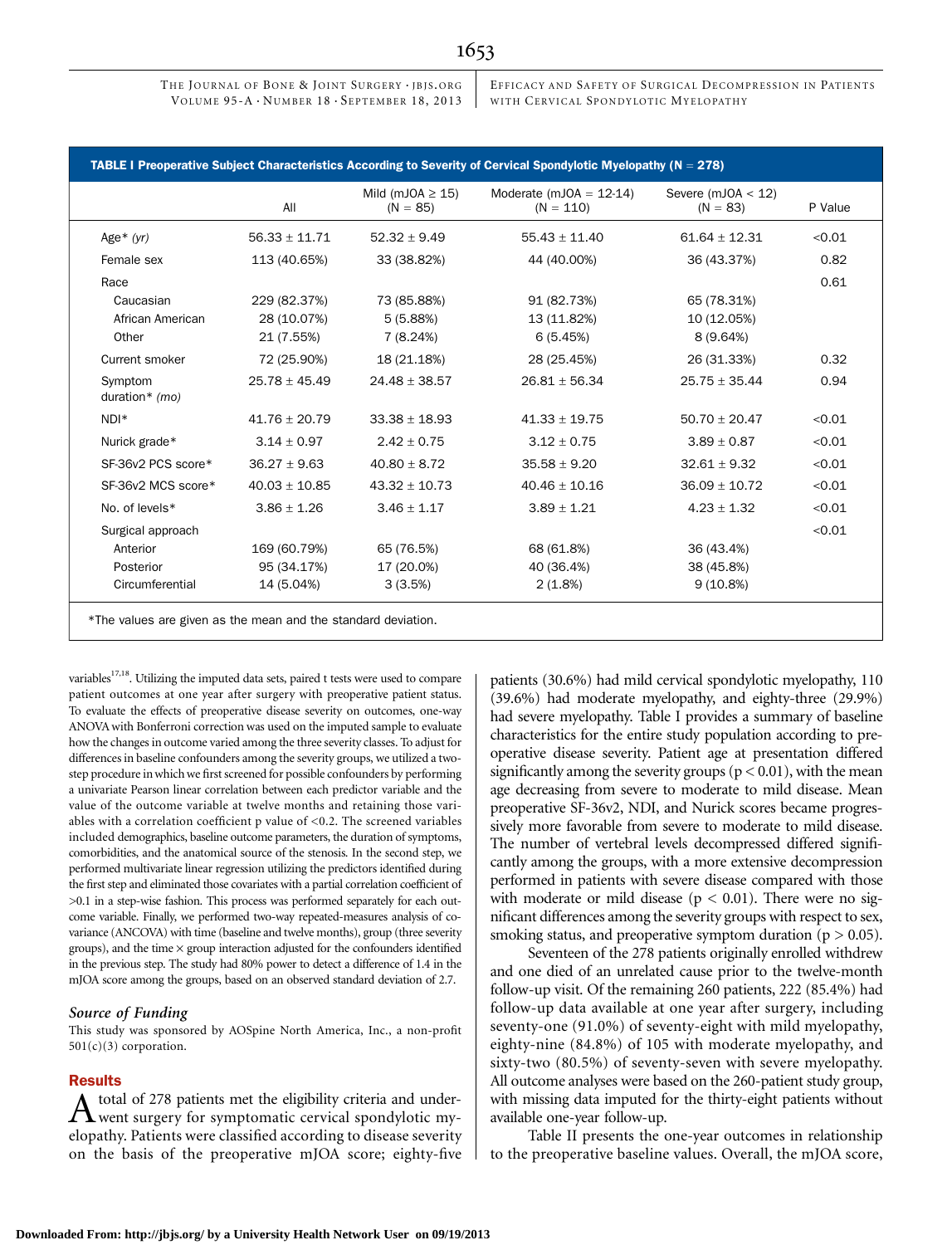THE JOURNAL OF BONE & JOINT SURGERY · JBJS.ORG VOLUME 95-A  $\cdot$  NUMBER 18  $\cdot$  September 18, 2013 EFFICACY AND SAFETY OF SURGICAL DECOMPRESSION IN PATIENTS WITH CERVICAL SPONDYLOTIC MYELOPATHY

| <b>TABLE II Patient Outcomes at Baseline and Twelve Months (<math>N = 260</math>)</b> |                      |                      |                         |           |  |
|---------------------------------------------------------------------------------------|----------------------|----------------------|-------------------------|-----------|--|
|                                                                                       | Baseline*            | Twelve Months*       | Difference*             | P Valuet  |  |
| mJOA                                                                                  | 12.85 (12.53, 13.17) | 15.73 (15.40, 16.06) | 2.88(2.52, 3.24)        | < 0.0001  |  |
| Nurick grade                                                                          | 3.11(2.96, 3.26)     | 1.52(1.35, 1.69)     | $-1.59(-1.77,-1.40)$    | < 0.0001  |  |
| NDI                                                                                   | 42.01 (39.30, 44.47) | 30.73 (27.86, 33.60) | $-11.28(-13.77, -8.79)$ | < 0.001   |  |
| SF-36v2                                                                               |                      |                      |                         |           |  |
| Physical functioning                                                                  | 32.64 (31.09, 34.19) | 38.56 (36.98, 40.08) | 5.92 (4.41, 7.42)       | < 0.001   |  |
| Role limitation-physical                                                              | 31.47 (29.86, 33.08) | 38.39 (36.70, 40.08) | 6.92 (5.10, 8.74)       | < 0.001   |  |
| Bodily pain                                                                           | 35.41 (34.02, 36.81) | 41.69 (40.19, 43.19) | 6.28 (4.78, 7.77)       | < 0.001   |  |
| General health                                                                        | 43.54 (42.16, 44.92) | 44.77 (43.35, 46.20) | $1.23(-0.17, 2.63)$     | <b>NS</b> |  |
| Emotional well-being                                                                  | 40.50 (38.83, 42.16) | 46.82 (44.99, 48.65) | 6.32(4.51, 8.13)        | < 0.001   |  |
| Role limitation-emotional                                                             | 36.26 (34.23, 38.29) | 41.52 (39.41, 43.62) | 5.26 (3.10, 7.41)       | < 0.001   |  |
| Social functioning                                                                    | 36.36 (34.66, 38.06) | 42.55 (40.82, 44.29) | 6.19 (4.39, 7.99)       | < 0.001   |  |
| Energy/fatigue                                                                        | 40.86 (39.31, 42.40) | 46.54 (44.86, 48.22) | 5.68 (3.98, 7.39)       | < 0.001   |  |
| PCS score                                                                             | 36.01 (34.67, 37.35) | 41.61 (40.20, 43.01) | 5.60 (4.33, 6.86)       | < 0.001   |  |
| MCS score                                                                             | 39.69 (38.27, 41.12) | 45.28 (43.76, 46.80) | 5.58 (4.20, 6.96)       | < 0.001   |  |

Nurick grade, and NDI score improved significantly from baseline to one year postoperatively ( $p < 0.05$ ). Significant improvements in health-related quality-of-life were observed for nine of the ten components of the SF-36v2 ( $p < 0.05$ ), with a trend toward improvement for the remaining general health component. Table III compares outcomes among patients according to preoperative disease severity. Patients with mild disease preoperatively experienced the smallest improvement in the mJOA score and those with severe disease experienced the largest  $(p < 0.01)$ . No differences in improvement among the severity groups were observed for the remaining functional, disabilityrelated, and quality-of-life outcome measures that were assessed.

The Appendix presents a comparison of outcomes among patients according to preoperative disease severity after adjustment for baseline covariates. Again, patients with mild disease preoperatively experienced the smallest improvement in the mJOA score and those with severe disease experienced the largest (time  $\times$  severity interaction [the interaction between improvement over time and preoperative disease severity], p < 0.01). No differences in improvement among the severity groups were observed for the remaining functional, disabilityrelated, and quality-of-life outcome measures at the time of follow-up. A complete list of the covariates included in each multivariate model is presented in the Appendix.

|                           | Mild*                         | Moderate*                     | Severe*                 | P Valuet  |
|---------------------------|-------------------------------|-------------------------------|-------------------------|-----------|
| mJOA                      | 1.29(0.70, 1.87)              | 2.58 (2.07, 3.09)             | 4.91 (4.34, 5.49)       | < 0.0001  |
| Nurick grade              | $-1.54$ ( $-1.86$ , $-1.22$ ) | $-1.51$ ( $-1.81$ , $-1.22$ ) | $-1.74(-2.08, -1.41)$   | <b>NS</b> |
| NDI                       | $-12.05(-16.34, -7.76)$       | $-9.79(-13.68, -5.90)$        | $-12.53(-17.02, -8.05)$ | <b>NS</b> |
| SF-36v2                   |                               |                               |                         |           |
| Physical functioning      | 5.64 (2.88, 8.39)             | 6.68(4.23, 9.13)              | 5.16(2.36, 7.97)        | <b>NS</b> |
| Role limitation-physical  | 7.32 (4.27, 10.38)            | 7.78 (5.07, 10.49)            | 5.35(2.18, 8.51)        | NS.       |
| Bodily pain               | 7.95 (5.42, 10.48)            | 5.29(2.99, 7.59)              | 5.94(3.18, 8.70)        | <b>NS</b> |
| General health            | $1.89(-0.58, 4.37)$           | $1.10(-1.12, 3.32)$           | $0.73(-1.96, 3.43)$     | <b>NS</b> |
| Emotional well-being      | 7.25 (4.25, 10.25)            | 3.98(1.15, 6.82)              | 8.57 (5.31, 11.83)      | <b>NS</b> |
| Role limitation-emotional | 5.49(1.78, 9.21)              | 4.27 (0.82, 7.73)             | 6.35(2.55, 10.16)       | <b>NS</b> |
| Social functioning        | 7.14 (4.08, 10.19)            | 5.32(2.29, 8.35)              | 6.42(3.35, 9.49)        | <b>NS</b> |
| Energy/fatigue            | 5.78(2.83, 8.72)              | 5.04(2.41, 7.67)              | 6.45(3.53, 9.38)        | <b>NS</b> |
| PCS score                 | 6.36(4.15, 8.57)              | 5.64(3.67, 7.61)              | 4.77 (2.36, 7.17)       | NS.       |
| MCS score                 | 6.52(4.24, 8.81)              | 4.26(2.19, 6.34)              | 6.43(3.98, 8.88)        | NS.       |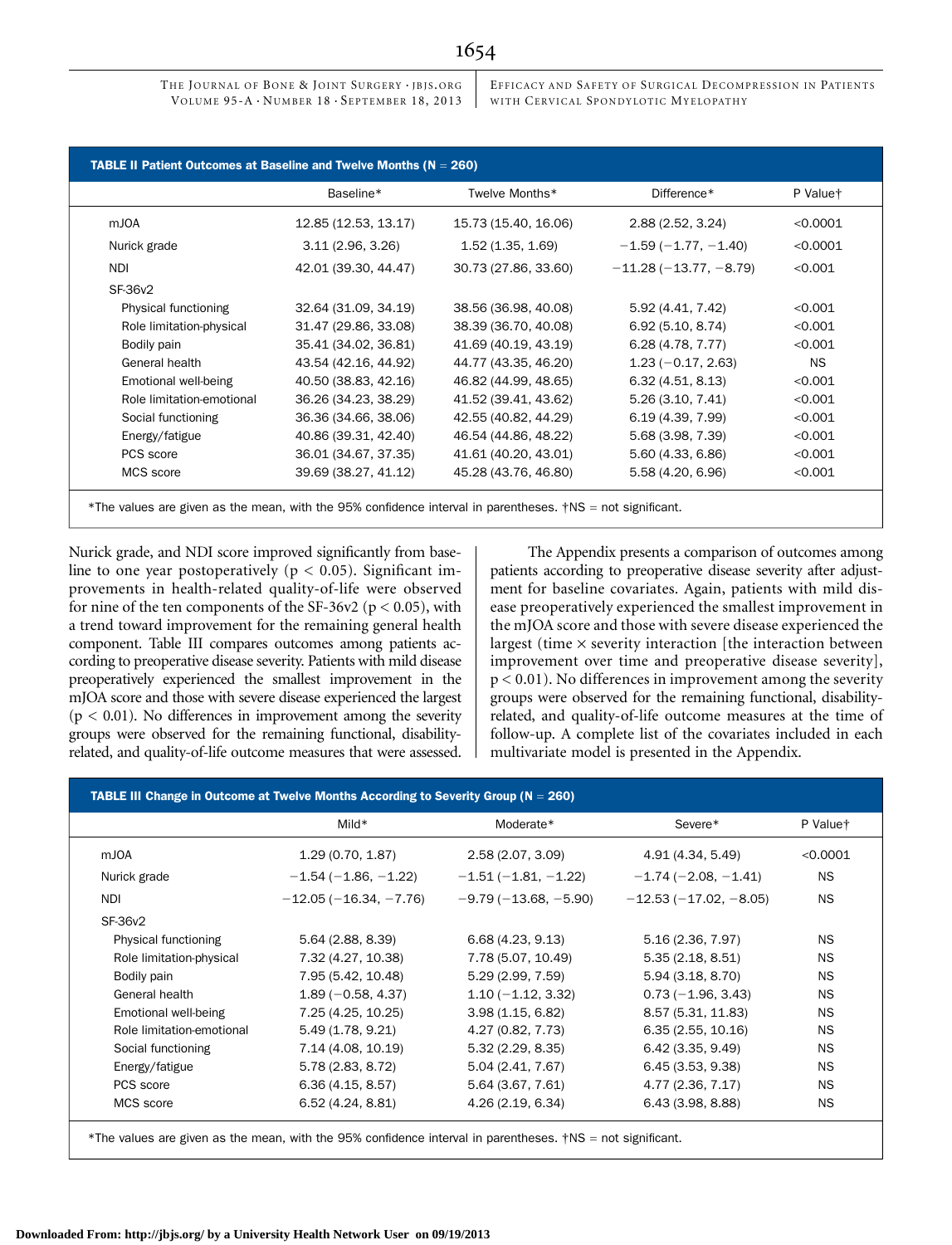# THE JOURNAL OF BONE & JOINT SURGERY · JBJS.ORG VOLUME 95-A  $\cdot$  NUMBER 18  $\cdot$  SEPTEMBER 18, 2013

EFFICACY AND SAFETY OF SURGICAL DECOMPRESSION IN PATIENTS WITH CERVICAL SPONDYLOTIC MYELOPATHY

| TABLE IV Treatment-Related Complications According to Disease Severity at Baseline |                         |                              |                         |                |                 |  |
|------------------------------------------------------------------------------------|-------------------------|------------------------------|-------------------------|----------------|-----------------|--|
|                                                                                    |                         |                              |                         |                | All $(N = 278)$ |  |
| Complication                                                                       | Mild ( $N = 85$ ) (no.) | Moderate ( $N = 110$ ) (no.) | Severe $(N = 83)$ (no.) | No.            | %               |  |
| Altered mental status                                                              |                         | $\mathbf{1}$                 | $\mathbf 1$             | $\overline{2}$ | 0.7             |  |
| C5 radiculopathy                                                                   | 2                       |                              | 3                       | 5              | 1.8             |  |
| Cardiopulmonary event                                                              | $\mathbf{1}$            | $\overline{2}$               | $\overline{4}$          | 7              | 2.5             |  |
| Deep infection                                                                     |                         |                              | $\mathbf 1$             | $\mathbf{1}$   | 0.4             |  |
| Durotomy                                                                           | $\mathbf{1}$            | 1                            | $\mathbf 1$             | 3              | 1.1             |  |
| Dysphagia                                                                          | 3                       | 4                            | 3                       | 10             | 3.6             |  |
| Dysphonia                                                                          |                         | $\mathbf{1}$                 |                         | $\mathbf{1}$   | 0.4             |  |
| Epidural/wound hematoma                                                            | 2                       |                              |                         | 2              | 0.7             |  |
| Facial swelling                                                                    | $\mathbf{1}$            |                              |                         | 1              | 0.4             |  |
| Gastrointestinal                                                                   | $\mathbf{1}$            |                              | $\mathbf{1}$            | 2              | 0.7             |  |
| latrogenic fracture<br>during the operation                                        |                         | $\mathbf{1}$                 |                         | $\mathbf 1$    | 0.4             |  |
| Instrumentation failure                                                            | 1                       |                              |                         | 1              | 0.4             |  |
| Instrumentation or graft<br>malposition/migration                                  | 2                       | $\mathbf{1}$                 | $\overline{2}$          | 5              | 1.8             |  |
| Mental health<br>complication                                                      |                         |                              | $\mathbf{1}$            | $\mathbf{1}$   | 0.4             |  |
| New neurological<br>deficit (other)                                                | $\mathbf{1}$            |                              |                         | $\mathbf{1}$   | 0.4             |  |
| New radiculopathy<br>(not C5)                                                      | $\overline{c}$          | $\mathbf{1}$                 |                         | 3              | 1.1             |  |
| Numbness and tingling<br>in hands                                                  |                         | $\mathbf{1}$                 |                         | $\mathbf{1}$   | 0.4             |  |
| Pneumonia                                                                          | $\mathbf{1}$            |                              |                         | 1              | 0.4             |  |
| Postoperative deformity                                                            |                         | $\overline{2}$               |                         | 2              | 0.7             |  |
| Pseudarthrosis                                                                     | 2                       | $\mathbf{1}$                 | 2                       | 5              | 1.8             |  |
| Renal complication                                                                 |                         |                              | $\mathbf{1}$            | $\mathbf{1}$   | 0.4             |  |
| Reoperation, not otherwise<br>specified                                            |                         | $\mathbf{1}$                 |                         | $\mathbf 1$    | 0.4             |  |
| Serious bleeding                                                                   |                         |                              | $\mathbf{1}$            | 1              | 0.4             |  |
| Sore throat                                                                        | $\mathbf 1$             |                              |                         | 1              | 0.4             |  |
| <b>Stroke</b>                                                                      | $\mathbf 1$             |                              |                         | 1              | 0.4             |  |
| Superficial infection                                                              | 3                       | $\overline{c}$               | 3                       | $\,8\,$        | 2.9             |  |
| Symptomatic adjacent<br>segment disease                                            |                         | $\mathbf 1$                  | $\mathbf 1$             | $\overline{c}$ | 0.7             |  |
| Throat spasm                                                                       | $\mathbf 1$             |                              |                         | 1              | 0.4             |  |
| Thromboembolism                                                                    |                         |                              | $\mathbf 1$             | $\mathbf{1}$   | $0.4\,$         |  |
| Worsening of axial<br>neck pain                                                    | $\overline{c}$          |                              |                         | $\overline{2}$ | 0.7             |  |
| Worsening of myelopathy                                                            | $\overline{2}$          | $\mathbf{1}$                 |                         | 3              | 1.1             |  |
| Wound hematoma                                                                     |                         | $\mathbf{1}$                 |                         | $\mathbf{1}$   | 0.4             |  |
| Any                                                                                | 17                      | 17                           | 18                      | 52             | 18.7            |  |

Fifty-two patients (18.7%) had a total of seventy-eight postoperative complications by the one-year follow-up visit (Table IV). The complication rate did not differ among the severity groups ( $p > 0.05$ ). The most common complication

experienced was dysphagia in the early postoperative setting in 3.6% of patients, followed by superficial infection in 2.9%. Six patients (2.2%) required revision surgery during the study period; indications for revision included neck hematoma, deep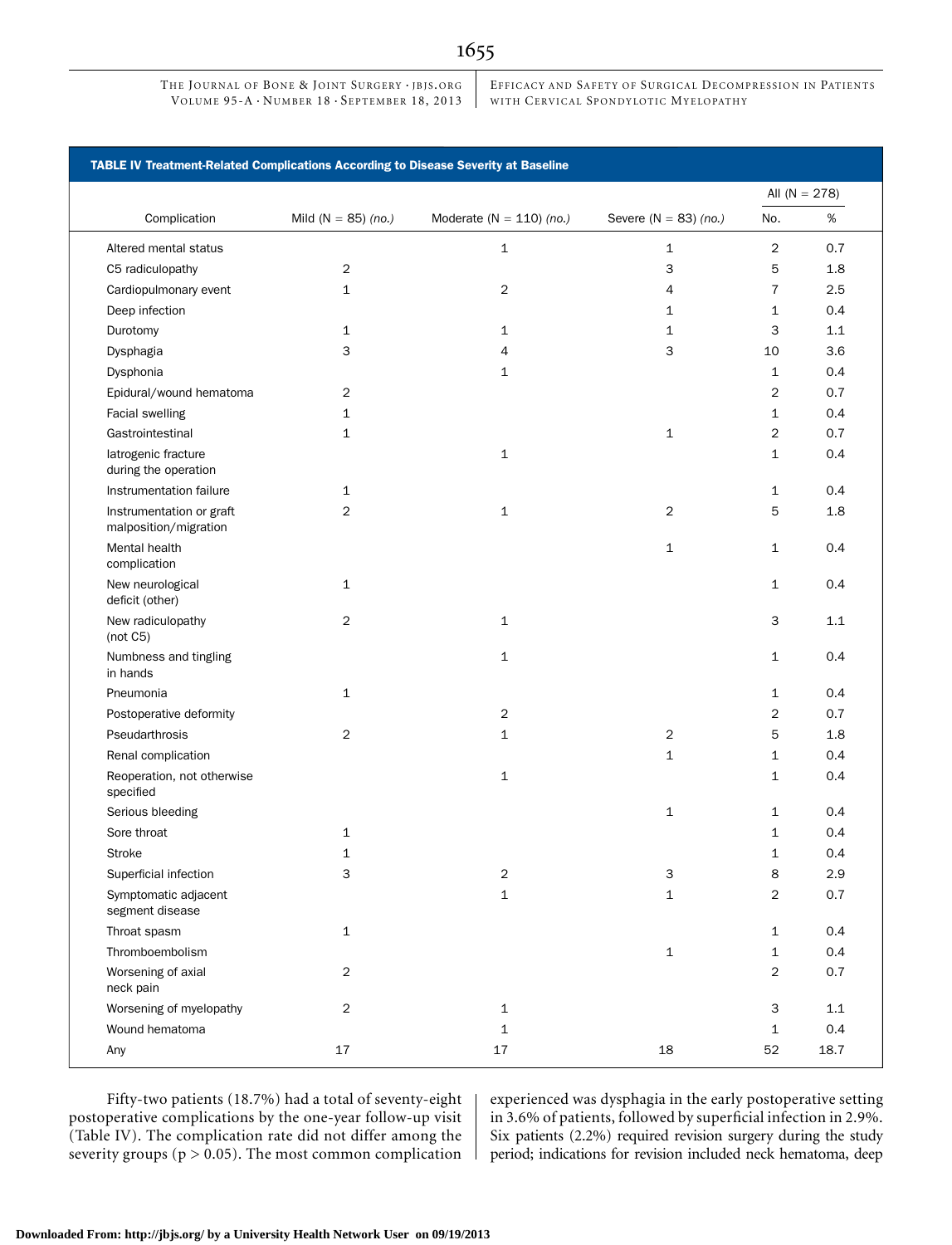EFFICACY AND SAFETY OF SURGICAL DECOMPRESSION IN PATIENTS WITH CERVICAL SPONDYLOTIC MYELOPATHY

wound infection, and graft malposition. Three patients had worsening myelopathy in the immediate postoperative setting, and two of these had improved to the baseline functional status at the one-year follow-up visit.

# **Discussion**

 $M^e$  believe that this study represents the largest and most comprehensive evaluation of surgical outcomes in a prospective cohort of patients with symptomatic cervical spondylotic myelopathy reported to date. The broad eligibility criteria and prospective design indicate that the surgical outcomes described should be generally applicable to the majority of patients who present with mild, moderate, or severe symptoms of cervical spondylotic myelopathy and a compatible diagnosis on imaging studies. The overall finding was that surgical intervention resulted in improvement in functional, disability-related, and quality-oflife outcomes at one year of follow-up. Furthermore, the degree of improvement observed at the time of follow-up did not depend on the severity of preoperative symptoms and was not affected by adjustment for baseline confounders. The one exception to this observation was the mJOA score, for which improvement was directly related to preoperative disease severity, with patients with severe myelopathy improving the most and patients with mild myelopathy improving the least. This finding is likely attributable to a ceiling effect for this outcome measure: patients with mild disease are expected to experience smaller increments of improvement as they cannot improve past a perfect score.

The complication rate of 18.7% observed in this cohort was commensurate with documented rates ranging from 11% to 38% in comparable series of patients treated surgically for cervical spondylotic myelopathy<sup>19,20</sup>. Moreover, the reporting of complications in our study was done in a rigorous, prospective manner with external monitoring. Hence, the rates of adverse events reported in our study would be expected to be higher than those reported in retrospective studies in the literature. The fact that the complication rates in the present study were in keeping with those in the literature is noteworthy, as is the fact that most complications were transient and without long-term functional impact. The most common complication was postoperative dysphagia in a total of ten patients. Although three patients had worsening of the myelopathy in the initial postoperative period, two of these patients improved to at least the baseline functional level at one year of follow-up.

In the present study, we grouped patients into three different categories according to the preoperative disease severity: mild (mJOA  $\ge$  15), moderate (mJOA = 12 to 14), and severe (mJOA  $<$ 12). This is at variance with the approach used by Kadanka et al., who dichotomized the mJOA score at 12 to distinguish mild to moderate cervical spondylotic myelopathy (mJOA  $\ge$  12) from severe myelopathy  $(mJOA < 12)^{21}$ . We incorporated the separate moderate level on the basis of a consensus among the study authors that an mJOA score of 12 to 14 reflects a substantial level of disability not compatible with a mild designation.

The results of the current study with respect to treatment options for cervical spondylotic myelopathy must be considered in the context of the existing literature. To date, the only randomized controlled trial comparing surgical with conservative treatment that we are aware of revealed no difference between these therapies with respect to long-term functional outcomes in patients with mild cervical spondylotic myelopathy<sup>6,21</sup>. However, the conclusions of that study must be tempered by its notable methodological weaknesses, including unbalanced treatment groups, an underpowered analysis, and a substantial loss-to-follow-up rate<sup>22,23</sup>. Second, the natural history of patients with symptomatic cervical spondylotic myelopathy is unpredictable, with a large percentage of patients known to experience a progressive functional deterioration when followed prospectively over time $24-27$ . At present, there are no reliable means to determine which patients will improve or remain stable and which will deteriorate. Third, there is convincing neuroanatomical evidence that prolonged periods of spinal cord compression, as is seen in cervical spondylotic myelopathy, are associated with irreversible, detrimental pathological processes $28,29$ .

We have shown that surgery for cervical spondylotic myelopathy was associated with improvement in functional, disabilityrelated, and quality-of-life outcomes over time, regardless of baseline disease severity. We did not incorporate a randomized controlled design as this was considered logistically and ethically unfeasible. From an ethical standpoint, there was consensus among the authors that there was no treatment equipoise and that it would therefore be inappropriate to withhold surgery from a patient with symptomatic myelopathy and radiographic evidence of spinal cord compression. Furthermore, from a logistical standpoint, if a randomized trial had been undertaken, the crossover rate from the nonoperative arm would likely have undermined the randomized study design, as has been observed in other recent clinical trials of surgical intervention for spinal disorders<sup>30</sup>. Our design, in spite of its limitations, was deemed by the study investigators to be the most practical and ethical approach available to evaluate the impact of surgical treatment on cervical spondylotic myelopathy.

Because patients were prospectively enrolled at twelve different centers throughout North America, the findings of the current study have a greater degree of external validity than findings of single-center studies. The use of many recruitment sites allowed the accrual of almost 300 patients with cervical spondylotic myelopathy, which is a substantially larger sample size than any other study performed to date. In addition, our use of four different outcome measures allowed a comprehensive evaluation of the impact of surgery on patient outcomes. Lastly, the presence of ongoing external data monitoring helped to ensure the collection of high-quality data including treatment-related complications.

In addition to the lack of a nonsurgical control group, the study has several other limitations. First, a 15% attrition rate was observed at the one-year time point. We compensated for these missing data through the use of a multiple-imputation procedure, as is the recommended practice. A standardized surgical protocol was not utilized and different investigators might have opted to treat the same patient differently. However, in all cases the same goals of spinal cord decompression and subsequent stabilization were achieved regardless of the specific approach employed. Furthermore, this treatment heterogeneity is more reflective of current surgical practice, adding to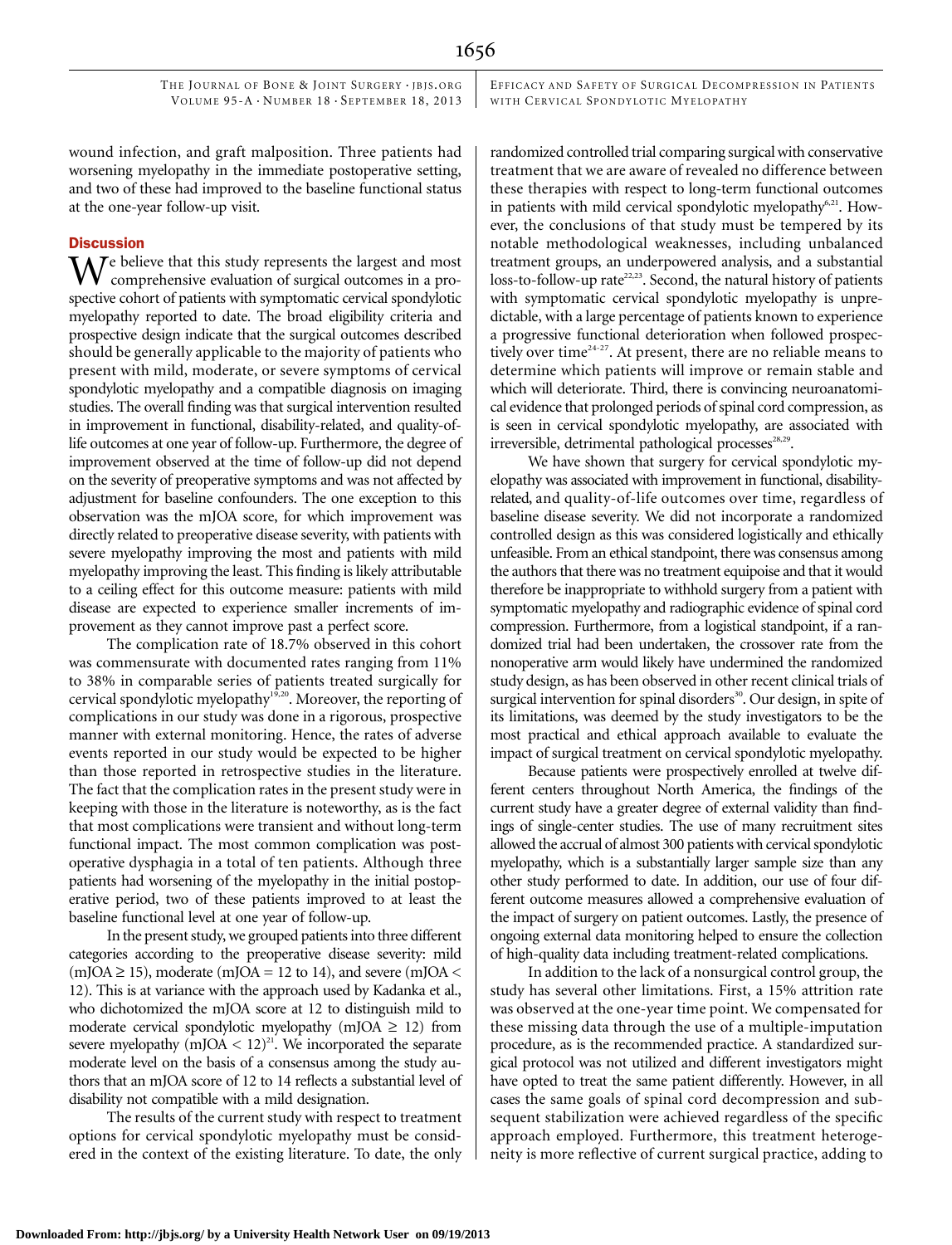THE JOURNAL OF BONE & JOINT SURGERY · JBJS.ORG VOLUME 95-A  $\cdot$  NUMBER 18  $\cdot$  September 18, 2013 EFFICACY AND SAFETY OF SURGICAL DECOMPRESSION IN PATIENTS WITH CERVICAL SPONDYLOTIC MYELOPATHY

the generalizability of the study findings. We have not explored the relative effectiveness of different surgical approaches on surgical outcomes; this question will form the basis of future analyses utilizing this data set. We compensated for the possible differences among the severity groups by performing adjusted analyses. Although such analyses have limitations, they represent the best possible approach to dealing with the confounding influence of extraneous variables in nonexperimental data. Finally, data regarding the patients who were screened for study eligibility but not enrolled were not retained throughout the study period. In spite of this, our decision to incorporate very broad enrollment criteria helps to ensure the external validity of the study findings. It is noteworthy that the prospective data collection at the lead center in the study included over 90% of the patients screened for enrollment, which speaks to the generalizability of the data analysis.

Overall, this large prospective multicenter analysis demonstrated that surgery for patients with cervical spondylotic myelopathy resulted in improved functional, disability-related, and quality-of-life outcomes at one year of follow-up compared with the preoperative status. Future studies will be required to more accurately define which patients stand to benefit the most from surgical intervention for cervical spondylotic myelopathy and to determine the optimal surgical techniques used in a given patient.

# Appendix

 $\widehat{(eA)}$  Tables showing patient outcomes at baseline and twelve months, adjusted for preoperative characteristics, according to severity group as well as the baseline covariates used in the adjusted analysis for each outcome variable are available with the online version of this article as a data supplement at jbjs.org.  $\blacksquare$ 

Michael G. Fehlings, MD, PhD Jefferson R. Wilson, MD Eric M. Massicotte, MD Division of Neurosurgery, University of Toronto, Toronto Western Hospital, West Wing, 399 Bathurst Street, Toronto, ON M5T 2S8, Canada. E-mail address for M.G. Fehlings: Michael.Fehlings@uhn.on.ca

Branko Kopjar, MD, PhD Department of Health Sciences, University of Washington, 4333 Brooklyn Avenue N.E., Suite 1400/#315, Seattle, WA 98195

Sangwook Tim Yoon, MD, PhD Emory Orthopaedics & Spine Center, Emory University, 59 Executive Park, South Atlanta, GA 30329

Paul M. Arnold, MD Department of Neurosurgery, University of Kansas Medical Center, 3901 Rainbow Boulevard, Mail Stop 3021, Kansas City, KS 66160

Alexander R. Vaccaro, MD, PhD Thomas Jefferson University, 925 Chestnut Street, Philadelphia, PA 19107-4216

Darrel S. Brodke, MD University Orthopedic Center, University of Utah, 590 Wakara Way, Salt Lake City, UT 84108

Christopher I. Shaffrey, MD Justin S. Smith, MD University of Virginia, PO Box 800212, Charlottesville, VA 22908

Eric J. Woodard, MD New England Baptist Hospital, 125 Parker Hill Avenue, Converse 4 Suite 1, Boston, MA 02120

Robert J. Banco, MD Boston Spine Group, 299 Washington Street, Newton, MA 02458

Jens R. Chapman, MD University of Washington Medical Center, Roosevelt II, 4245 Roosevelt Way N.E., 2nd Floor, Box 354740, Seattle, WA 98105

Michael E. Janssen, DO Spine Education and Research Institute, University of Colorado, 9005 Grant Street, #100, Denver, CO 80229

Christopher M. Bono, MD Department of Orthopedic Surgery, Brigham and Women's Hospital, 75 Francis Street, Boston, MA 02115

Rick C. Sasso, MD Indiana Spine Group, 8040 Clearvista Parkway, Suite 440, Indianapolis, IN 46256

Mark B. Dekutoski, MD Department of Orthopedic Surgery, Mayo Clinic, 200 First Street S.W., Rochester, MN 55905

Ziya L. Gokaslan, MD Department of Neurosurgery, Johns Hopkins University; Johns Hopkins Hospital, Meyer 7-109, 600 North Wolfe Street, Baltimore, MD 21287